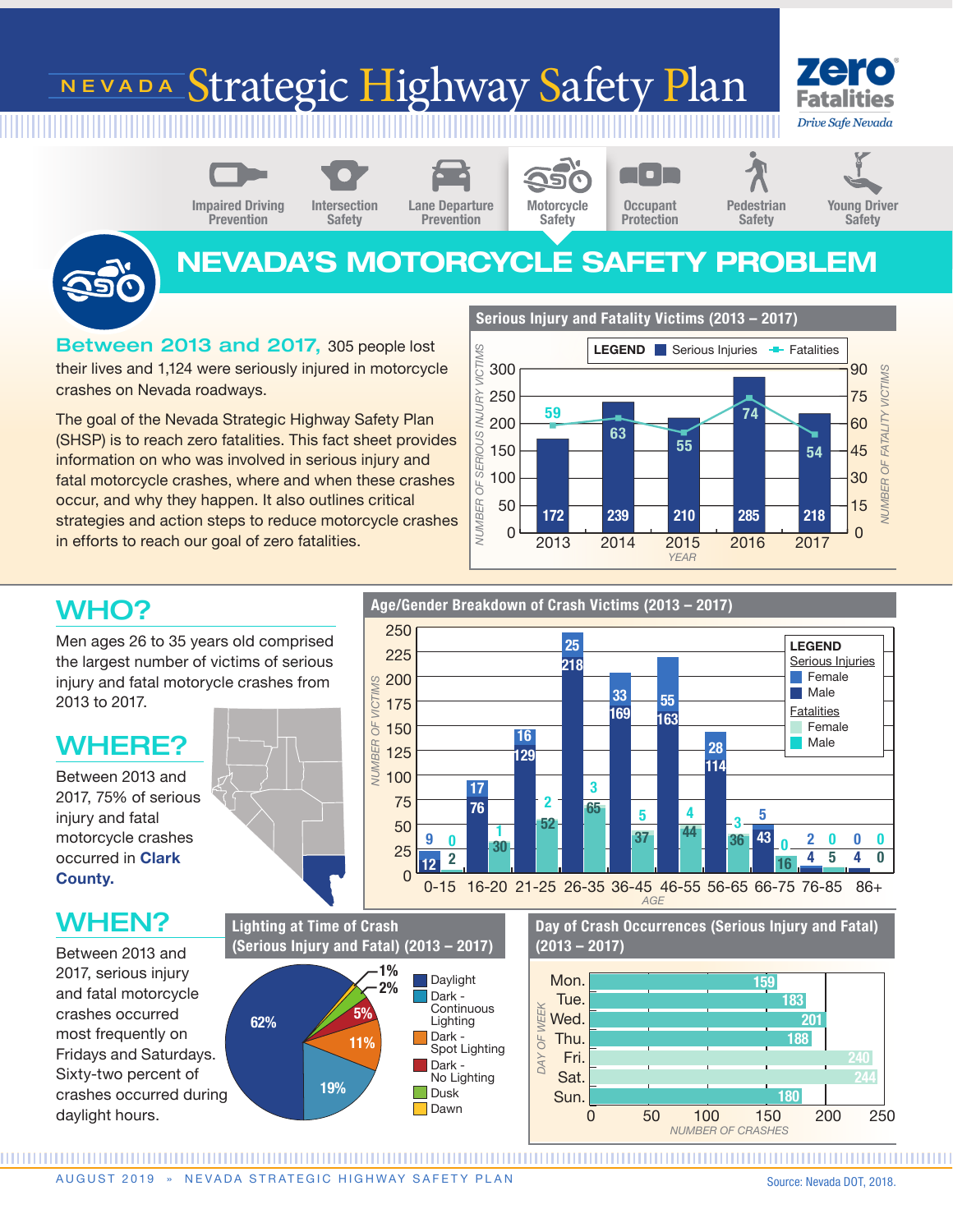## WHY?

Motorcycle serious injuries and fatalities resulted from angle and single-vehicle/non-collision crashes more often than all other crash types combined.

### Victims by Crash Type (2013 – 2017) 500 A. Angle <u>නු</u> LEGEND**VUMBER OF VICTIMS** B. Non-Collision  *NUMBER OF VICTIMS* 400 Serious Injuries 385 C. Rear-End Fatalities 300 D. Sideswipe/ **Overtaking** 200 148 E. Head-On 156 F. Sideswipe/ 100 37 33 ನಿ 13 **Meeting** ౚ 17 15 14  $\Omega$ ่ 0 ო  $\overline{\phantom{a}}$ G. Backing  $A$  B C  $D$  E F G H **G** B B D B D ACKING *CRASH TYPE*

## HOW DO WE REACH OUR GOAL OF ZERO FATALITIES?

### CRITICAL STRATEGIES TO REDUCE MOTORCYCLE CRASHES

The Nevada SHSP identified several strategies and action steps to reduce motorcycle fatalities and serious injuries.

Increase targeted enforcement and public education programs for high-risk behaviors (such as speeding, aggressive, reckless, and impaired riding) and yielding to motorcycles

- » Encourage law enforcement to use a zero tolerance approach regarding unlicensed riders.
- » Enact legislation that permits drivers who are ticketed for right-of-way (ROW) violations involving a motorcycle to attend a motorcycle safety class or other modified course emphasizing motorcycle awareness
- » Expand education and outreach efforts to corporations through their safety departments. Present information on safe riding, Looking Twice for Motorcycles, the need for formal motorcycle training, and being properly licensed.
- » Increase outreach/partnering with dealerships in the Las Vegas area to help educate riders and to gain dealership support for motorcycle safety initiatives.
- » Develop Nevada-specific materials to educate riders about selecting a motorcycle compatible with skill level, the need for high-visibility riding gear, proper protective gear, danger of excessive speed, etc. Distribute through Nevada Rider booths at outreach events and dealerships.
- » Conduct rider surveys and analyze data to help determine attitudes and knowledge necessary to create countermeasures.
- » Increase outreach/partnering with clubs to help educate riders and to gain support for motorcycle safety initiatives.

### Increase the percentage of motorcyclists that are trained and licensed

- » Research data to determine if improperly licensed riders are more likely to be involved in a crash.
- » Institute a campaign to encourage large employers, State and local government agencies, university and high school campuses to require proof of motorcycle endorsement before issuing parking permits or allowing motorcycle to be ridden on property.
- » Increase access to training by reclassifying tri-mobiles and mopeds as motorcycles and requiring specific license for tri-mobiles.

### Improve motorcycle-friendly roadway design, traffic control, construction, and maintenance policies and practices

- » Post specific warnings for motorcyclists where unavoidable hazardous conditions exist (reduced traction, roadway surface irregularities).
- » Identify crash hot spots on heavily traveled mountain roads and utilize mobile lighted signs to communicate tight turns, blind corners, and to slow down for curves. Utilize Digital Messaging Signs per Task Force recommendations.
- » Encourage NDOT to adopt all recommendations in the Scan Team Report – Leading Practices for Motorcyclist Safety (Cooperative Highway Research Program Project 20 68A, Scan 09-04).
- » Create a working group to recommend changes to highway construction and maintenance standards for motorcyclist needs.

### Increase crash survivability through appropriate protective gear and improved emergency response

- » Offer Accident Scene Management Inc. pro module for EMS and First Responders at the annual Traffic Safety Summit.
- » Maintain universal helmet law for motorcycle riders and require helmets for all two- and three-wheel vehicles to include tri-mobiles and mopeds.